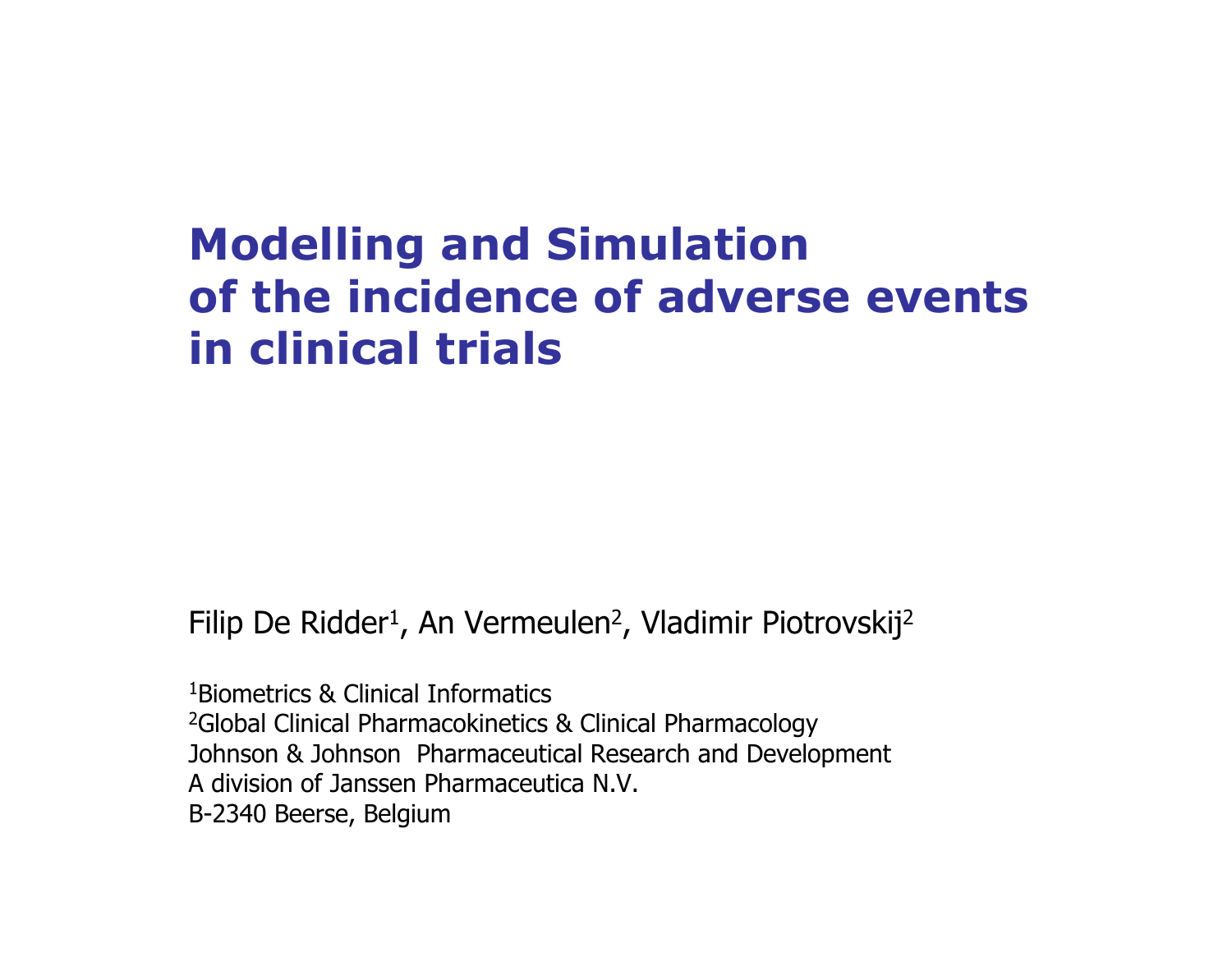## **Introduction**

- Drug Y is an improved version of a marketed drug X
- ◆ A specific adverse event is related to supra-efficacious drug levels and is expected for drug Y as well.
- $\bullet$  In planned clinical trials with drug Y, we want to control the incidence of the adverse event, to balance efficacy and safety
- ◆ PK/PD model using data of drug X (~2500 patients, 10 trials)
- ◆ Predict adverse event in clinical trials with Y (based on a pharmacokinetic and pharmacological rationale)

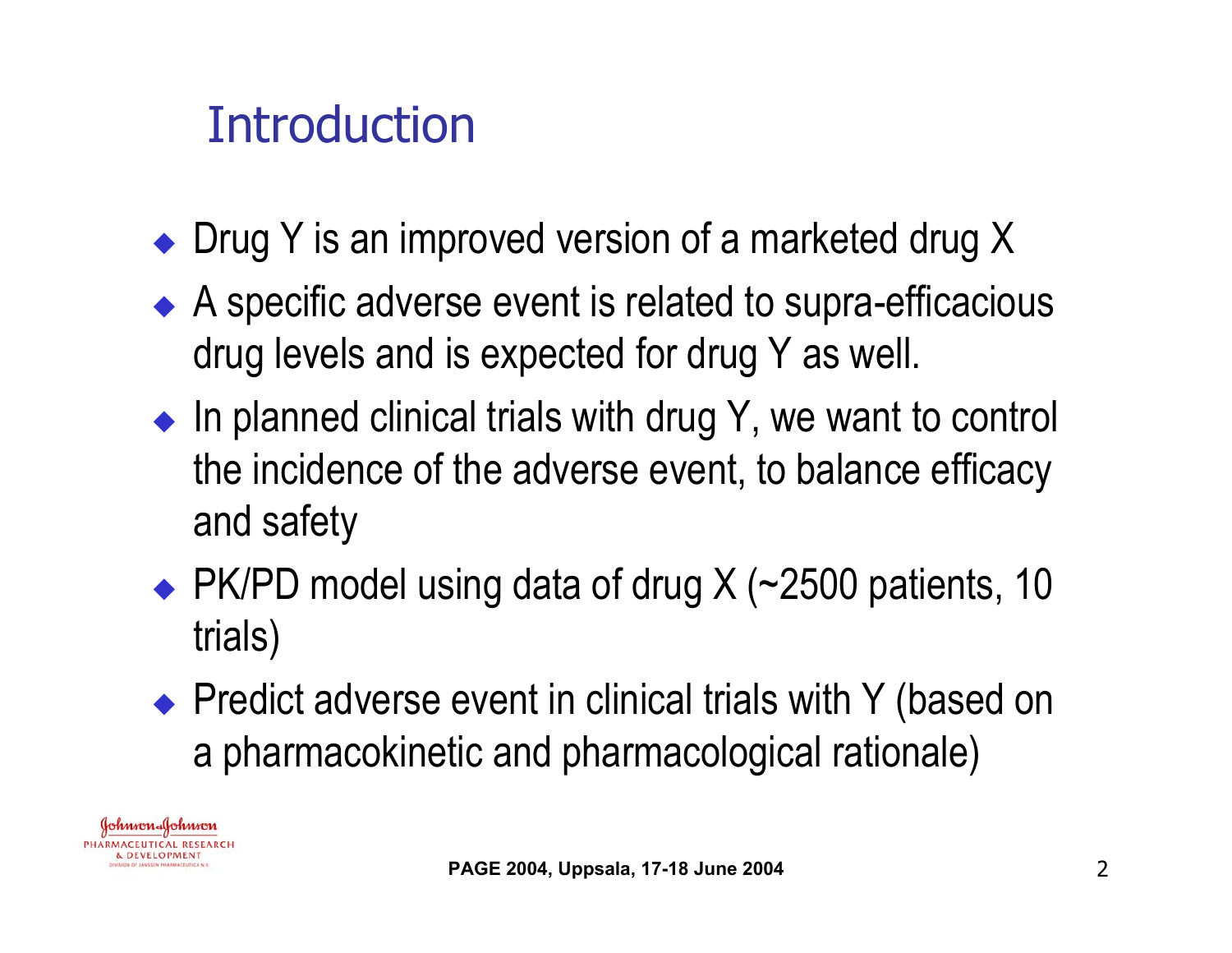### How to model adverse events?

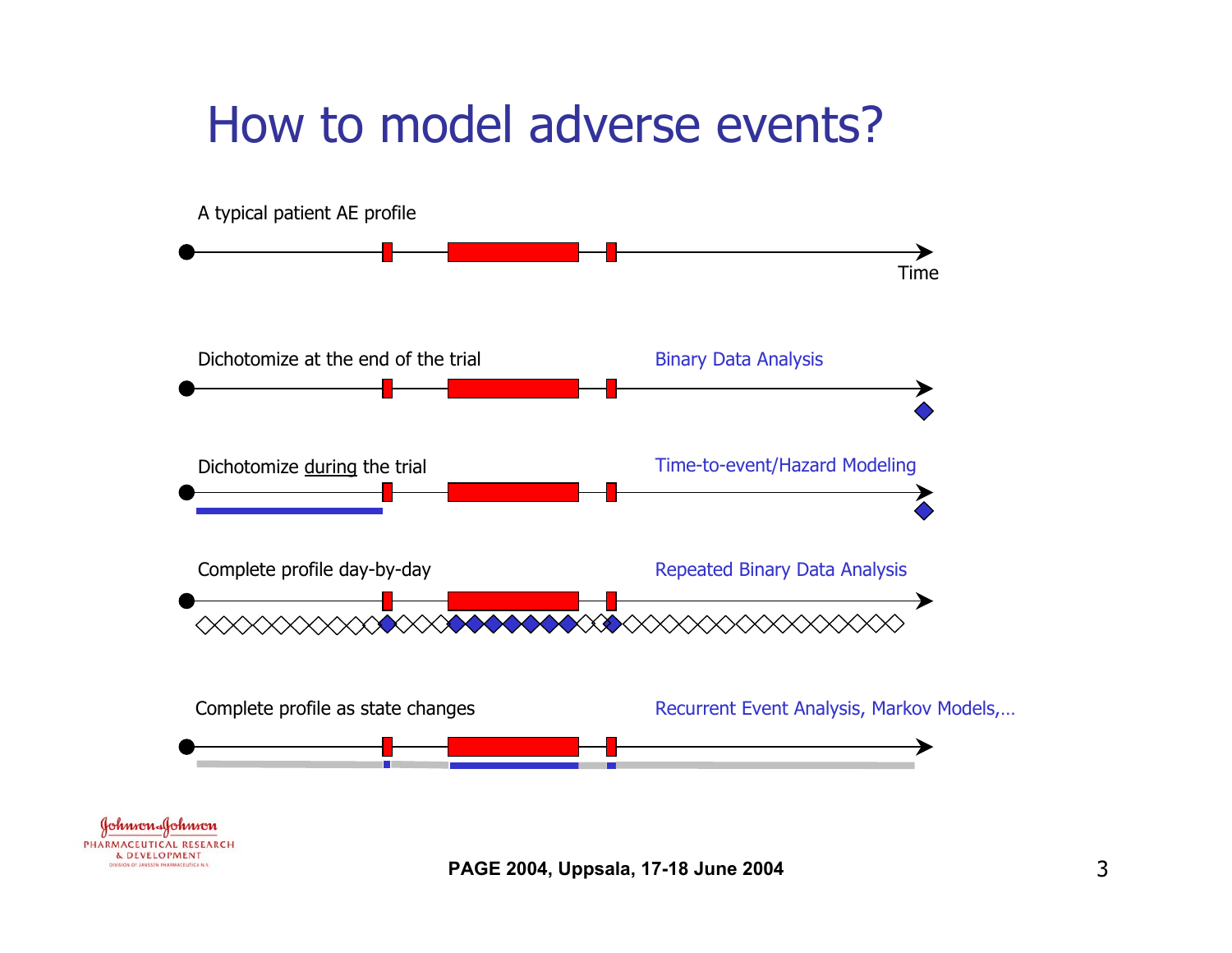## The Data of Drug X

#### • Double-blind placebo controlled trial with 3 doses

| <b>Treatment</b> | N   | $Drop-out(\% )$ | $AE(\%)$ |
|------------------|-----|-----------------|----------|
| Placebo          | 98  | 67(68)          | 13(13)   |
| $10 \text{ mg}$  | 99  | 51(51)          | 10(10)   |
| $20 \text{ mg}$  | 103 | 54(51)          | 25(24)   |
| <u>30 mg</u>     | 100 | 52(52)          | 29(29)   |

# of patients with at least 1 AE-episode  $AE = \frac{\text{# or patterns with at least 1 AE-ep}}{\text{# of patients randomized}}$ 



**PAGE 2004, Uppsala, 17-18 June 2004** 4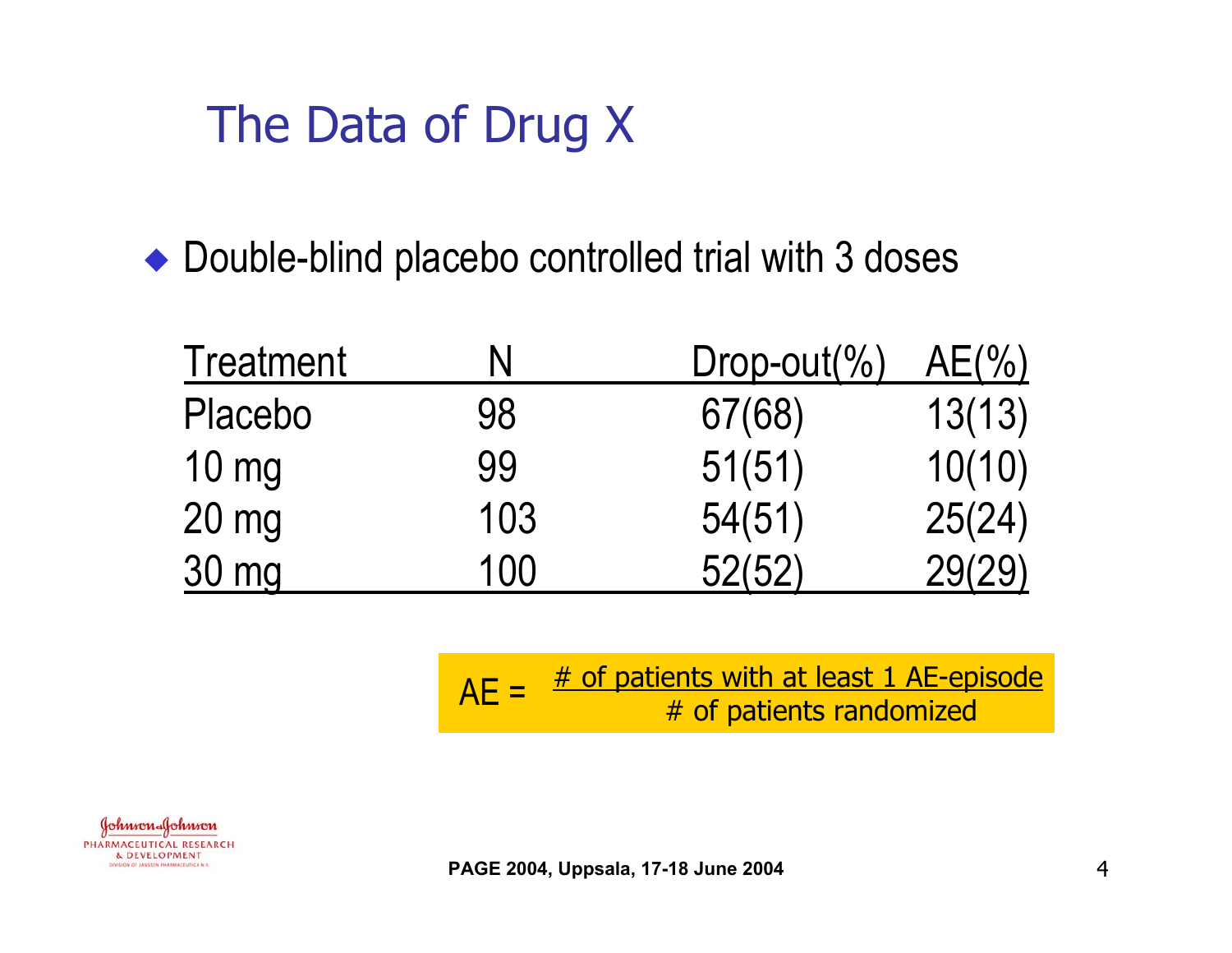## Kaplan-Meier plot for time to first AE

![](_page_4_Figure_1.jpeg)

**PAGE 2004, Uppsala, 17-18 June 2004** 5

DIVISION OF JANSSEN PHARMACEUTICA N.V.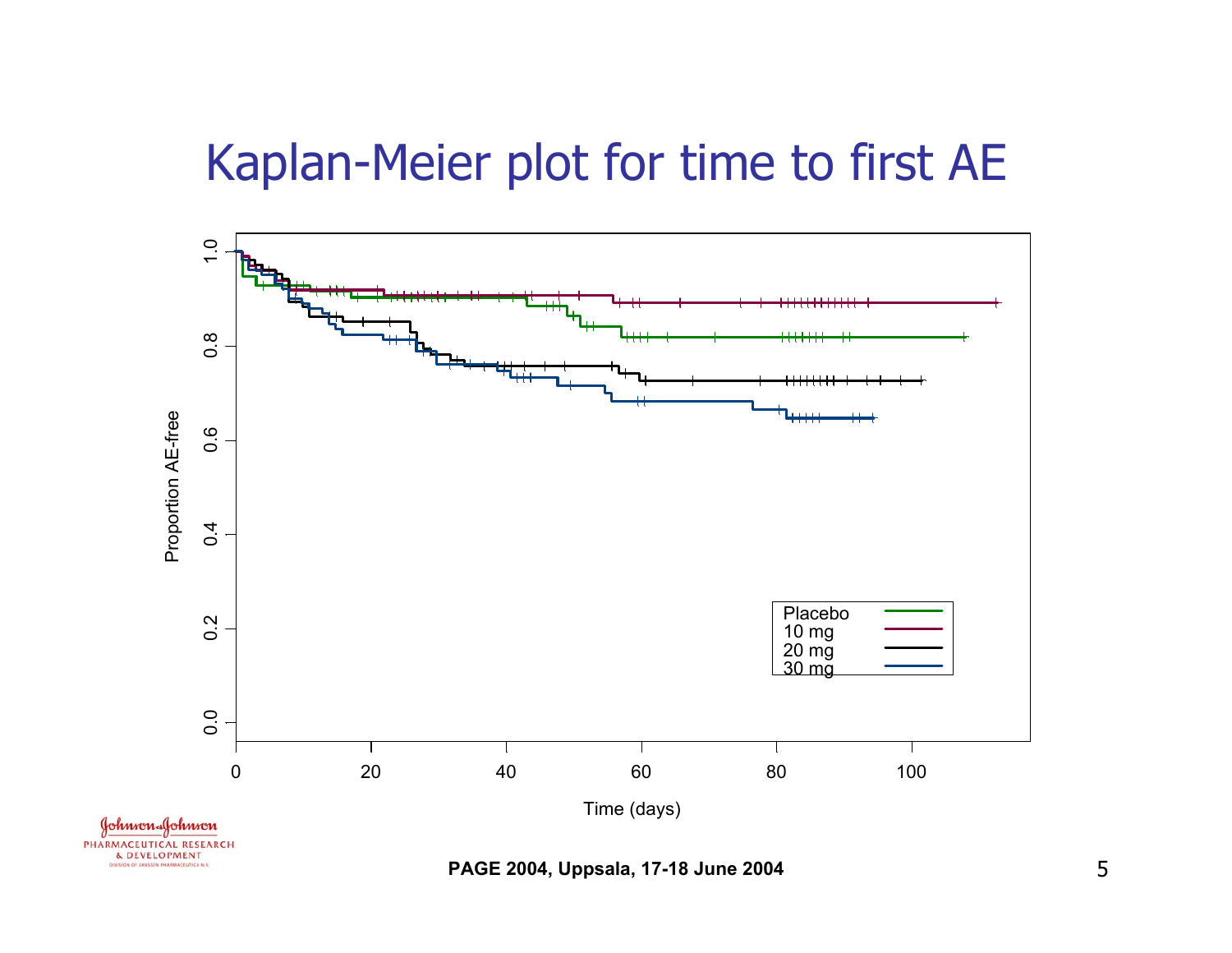### Cumulative hazard

DIVISION OF JANSSEN PHARMACEUTICA N.V.

![](_page_5_Figure_1.jpeg)

**PAGE 2004, Uppsala, 17-18 June 2004** 6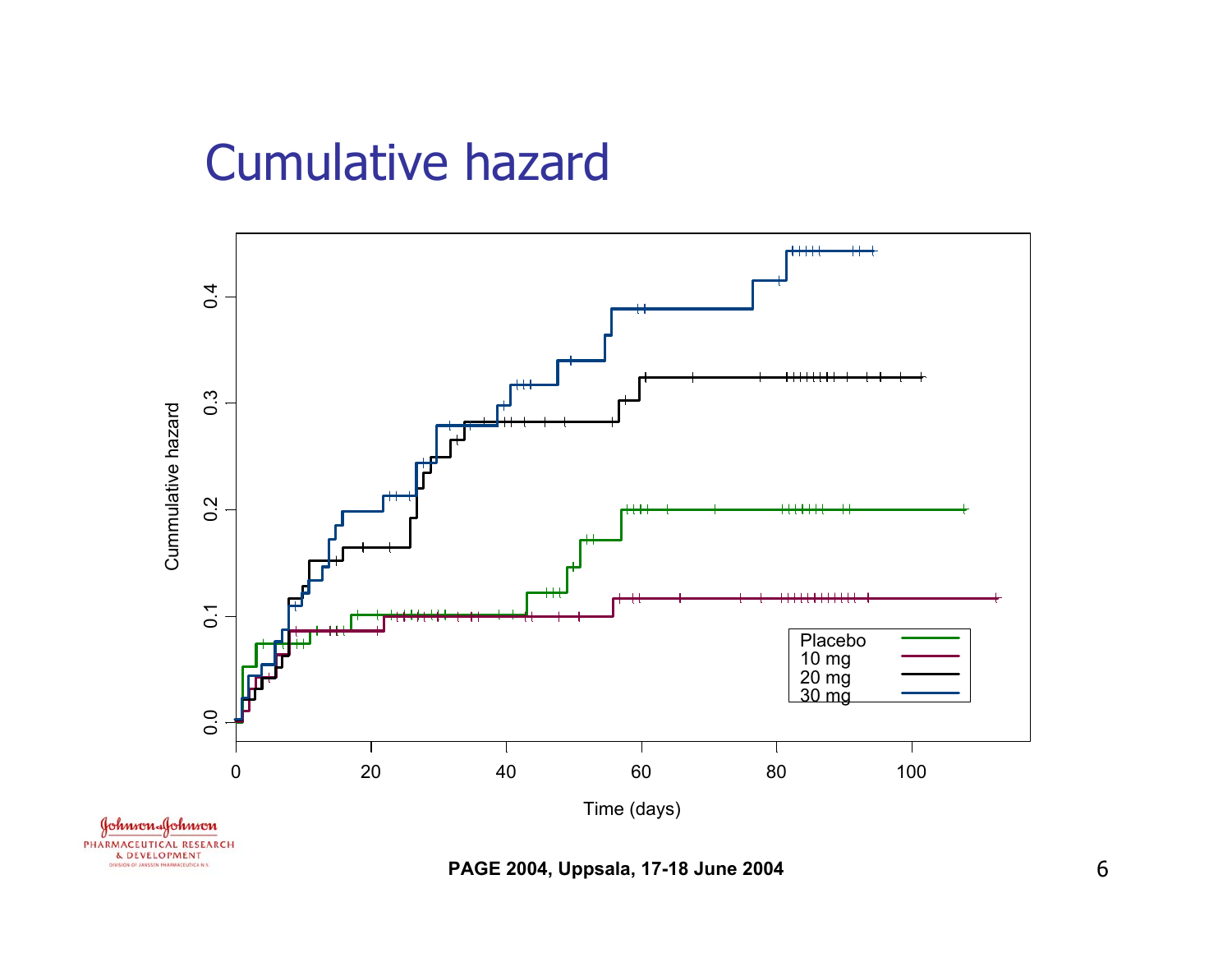## What measure of drug exposure?

- $\rightarrow$  No scientific rationale available
- $\blacklozenge$  As the adverse event develops over time, an integrated measure of long term exposure was chosen
- Individual Average Steady-State Concentration (Cav<sub>i</sub>)

![](_page_6_Figure_4.jpeg)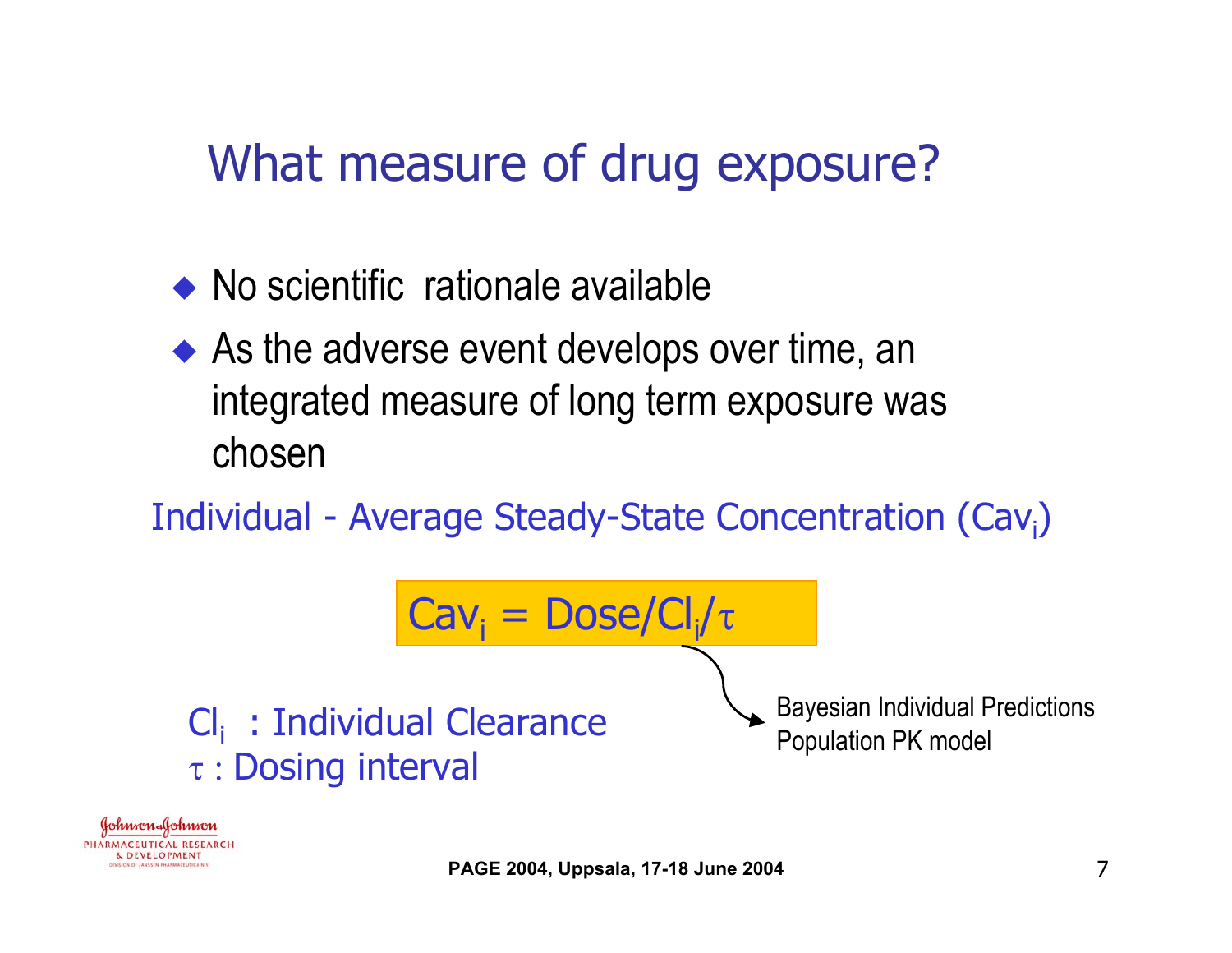## Cumulative hazard x Exposure

![](_page_7_Figure_1.jpeg)

**PAGE 2004, Uppsala, 17-18 June 2004** 8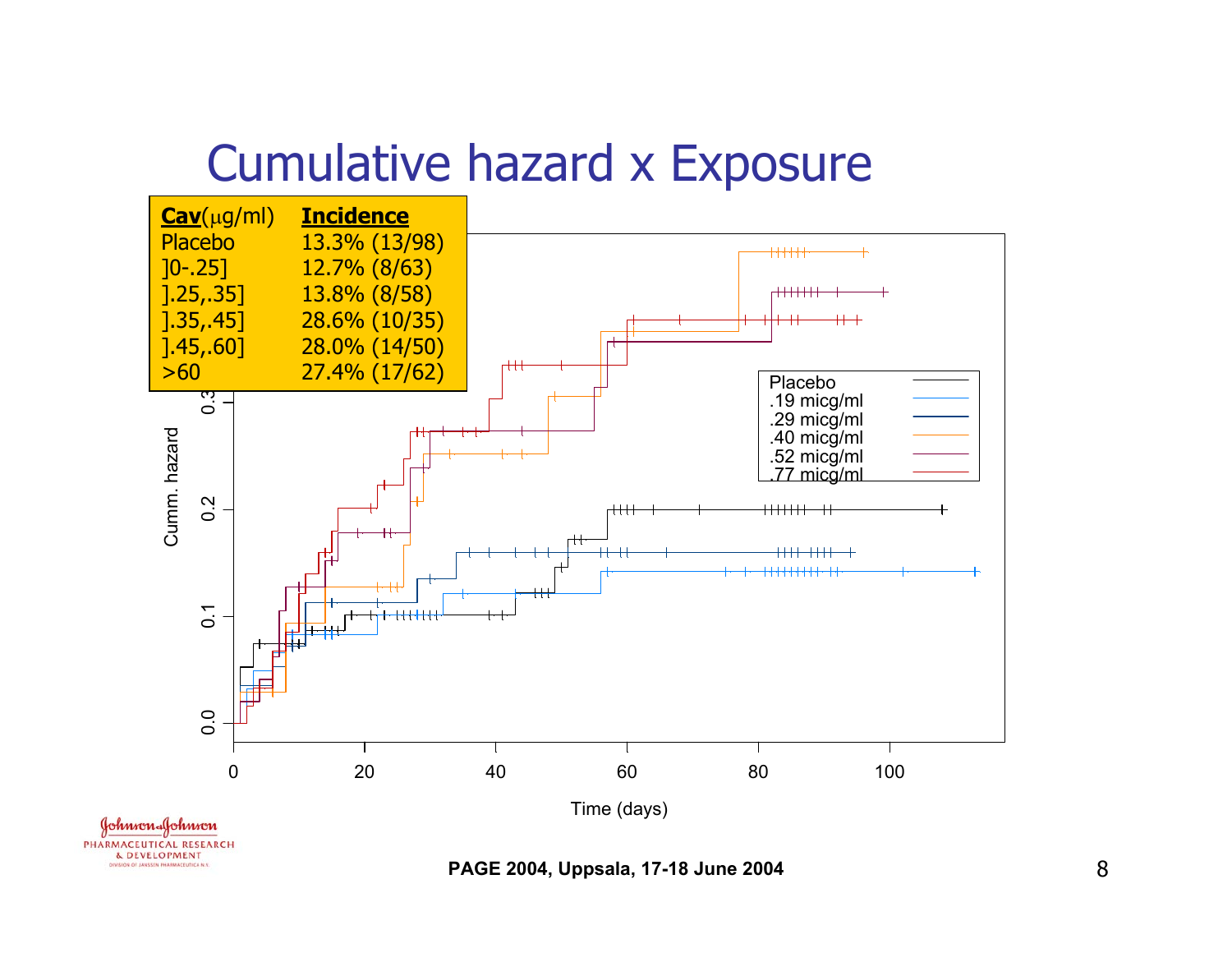#### Incidence of AE x Exposure

![](_page_8_Figure_1.jpeg)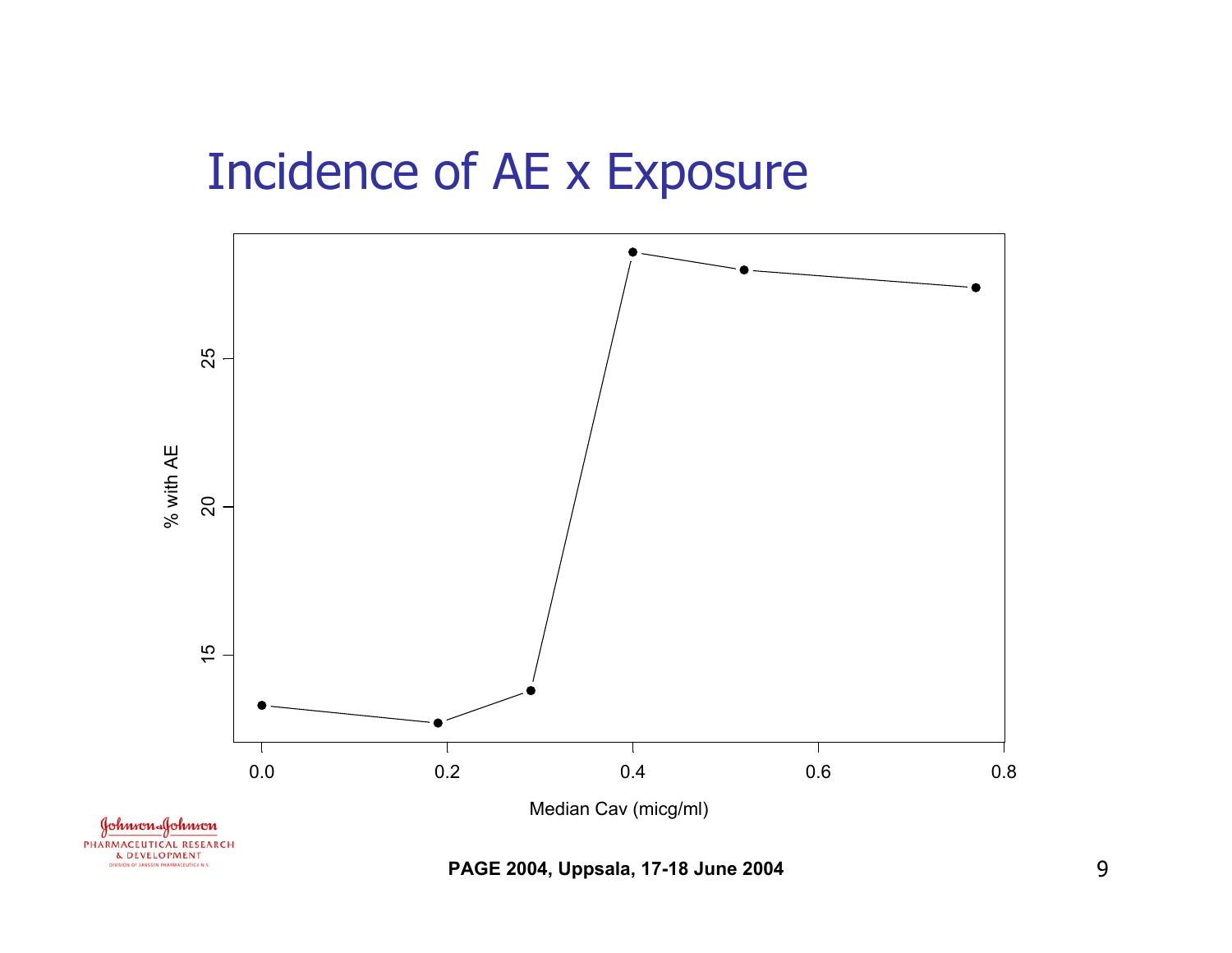## Modeling the AE risk

 $\log \lambda(t, c_i) = f(t) + g(t, c_i)$ 

*t* : time since trial start

 $c_i$ : individual average steady state concentration

#### **Time dependency**

 $f(t) = \beta_0 + \beta_1 t$  $=$   $\beta_{0} + \beta_{1}$ 

 $\theta_3$ : scale parameter (steepness)  $\theta_2$ : EC50  $\theta_1$ : maximal effect  $1 + \exp$  $(c_i)$ 3 2 1  $\theta$  $\theta$  $\theta$   $\int$  $\bigg)$  $\setminus$  $+\exp\left(\frac{\theta_2-\theta_1}{2}\right)$ = *i*  $\theta$ <sub>2</sub>  $-\theta$ <sub>2</sub>  $-c$ *g c* **Drug effect - logistic**  $\theta_2$ : log risk increase  $\theta_1$ : threshold for risk increase  $g(c_i) = I(c_i > \theta_1) \cdot \theta_2$ **Drug effect - threshold**

Johnson-Johnson PHARMACEUTICAL RESEARCH **& DEVELOPMENT** DIVISION OF JANSSEN PHARMACEUTICA N.V.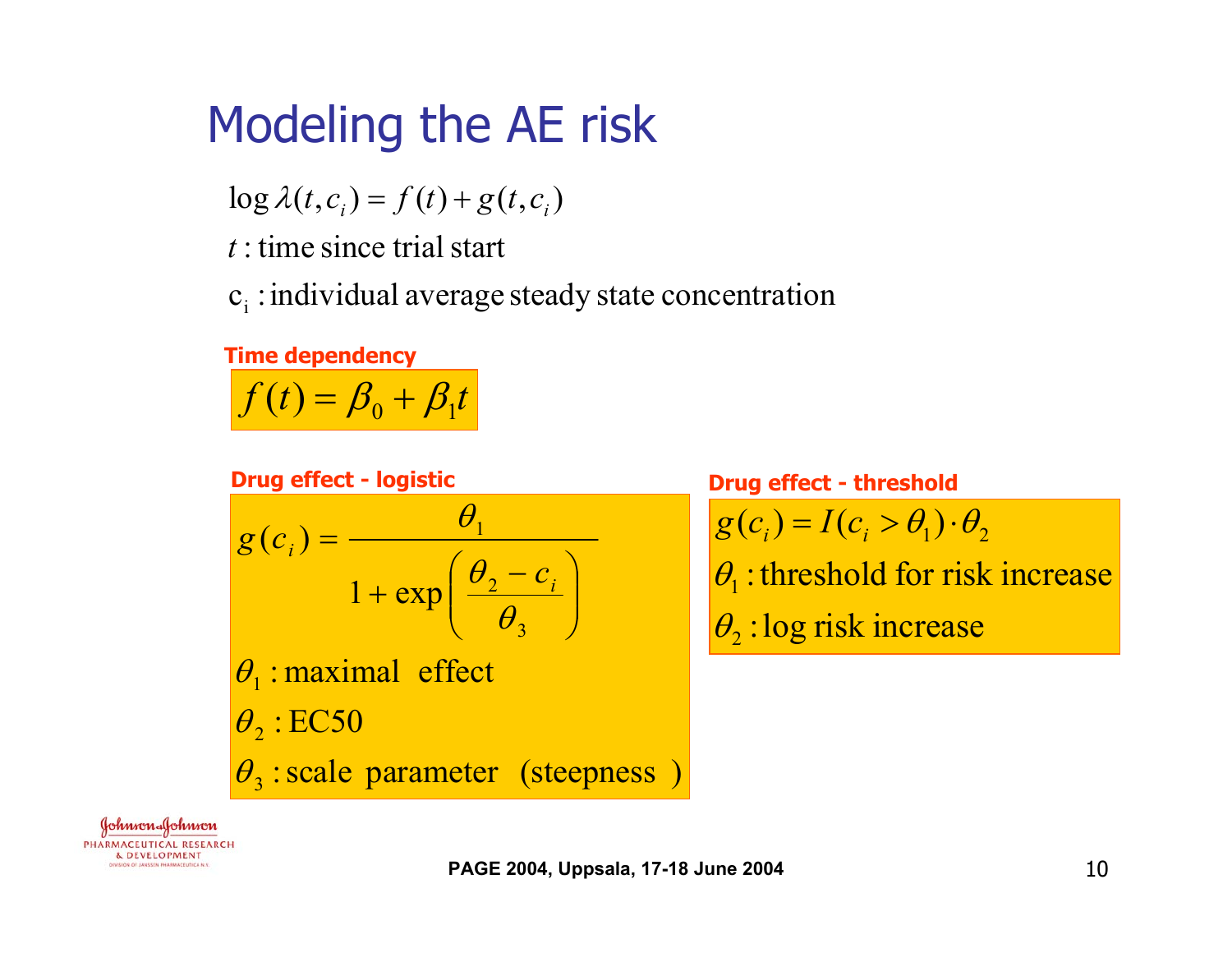#### Functional form for various  $\theta_3$

![](_page_10_Figure_1.jpeg)

**PAGE 2004, Uppsala, 17-18 June 2004** 11

DIVISION OF JANSSEN PHARMACEUTICA N.V.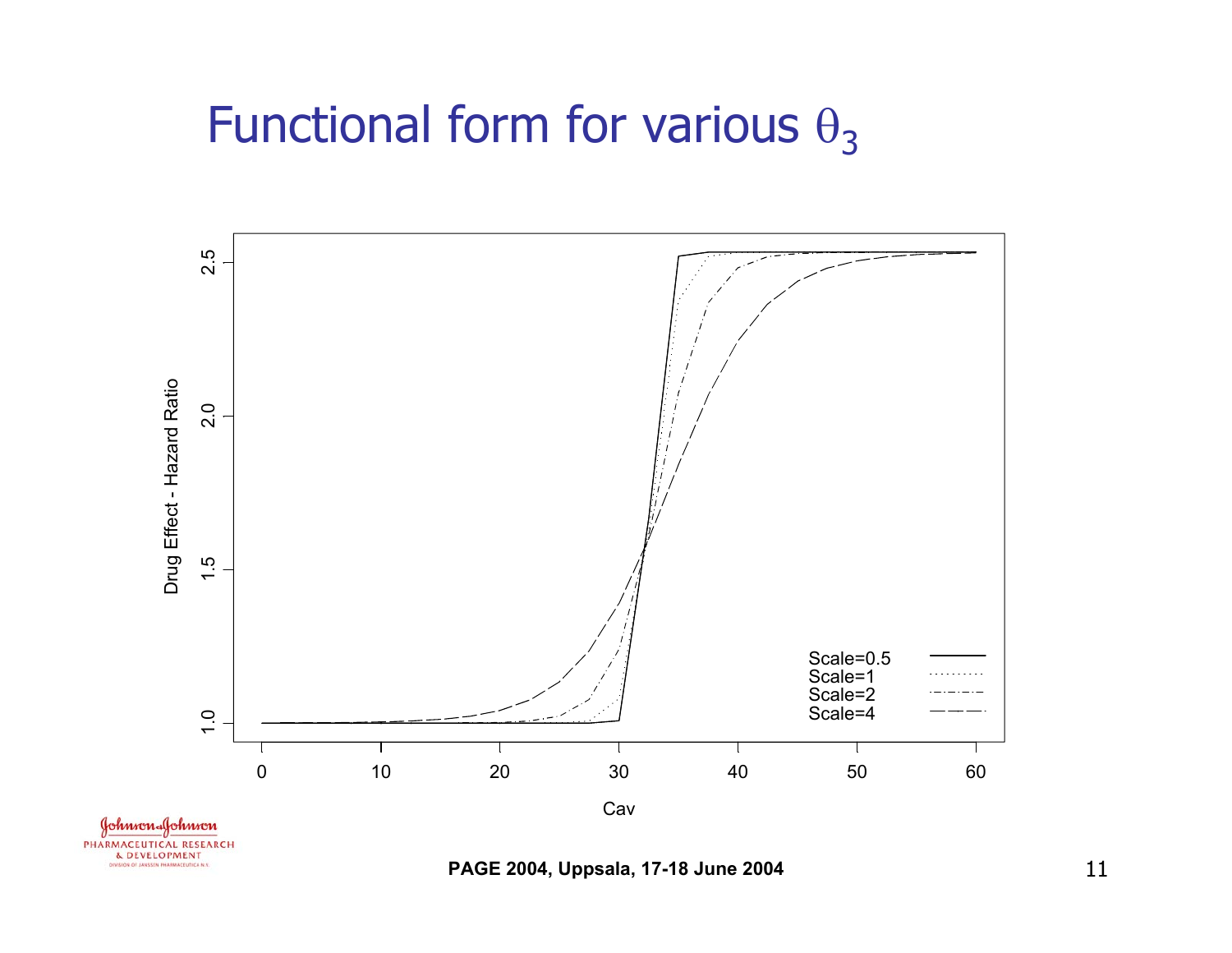### Likelihood profile for  $\theta_3$

![](_page_11_Figure_1.jpeg)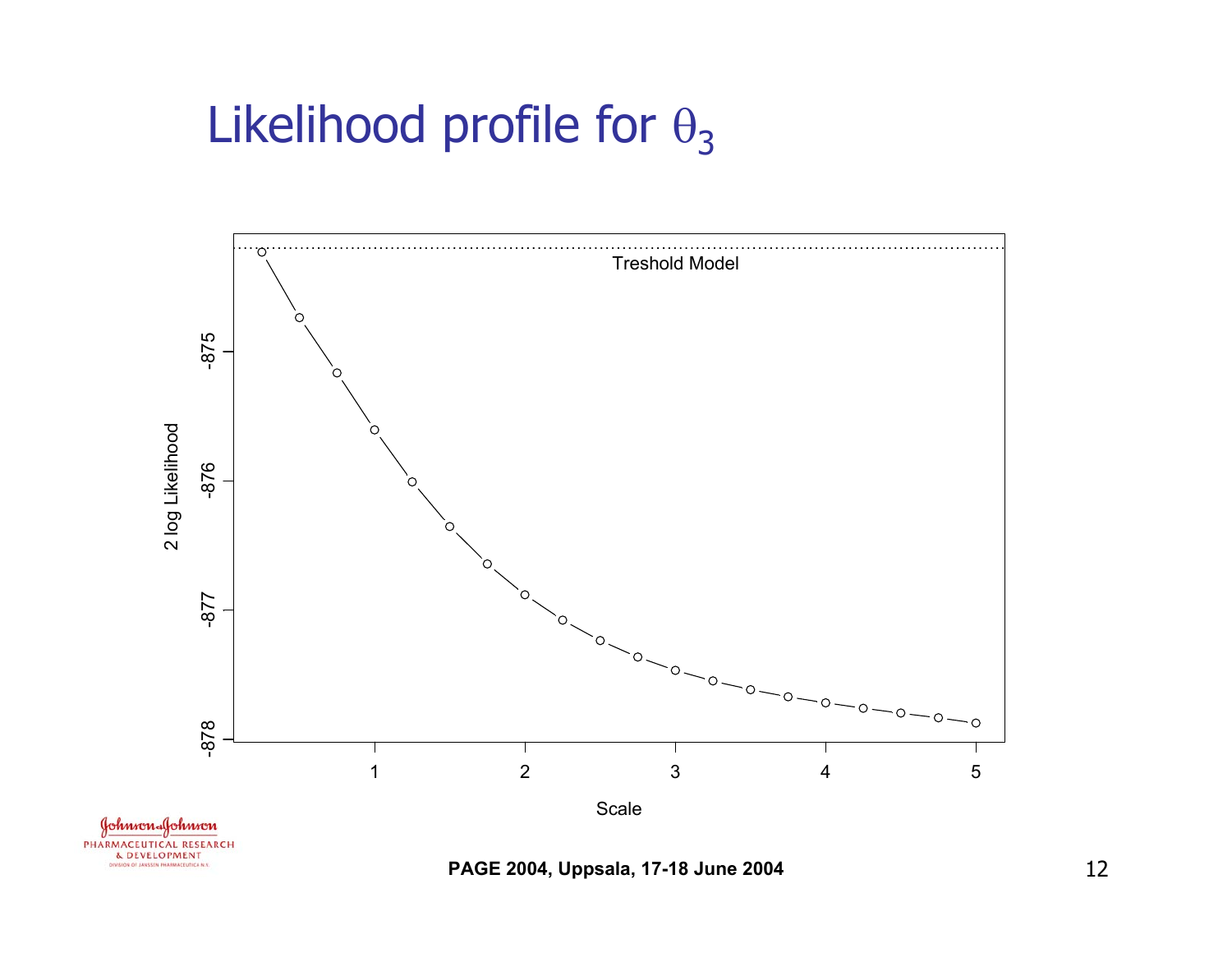#### Threshold versus logistic model  $(\theta_3 = 1)$

![](_page_12_Figure_1.jpeg)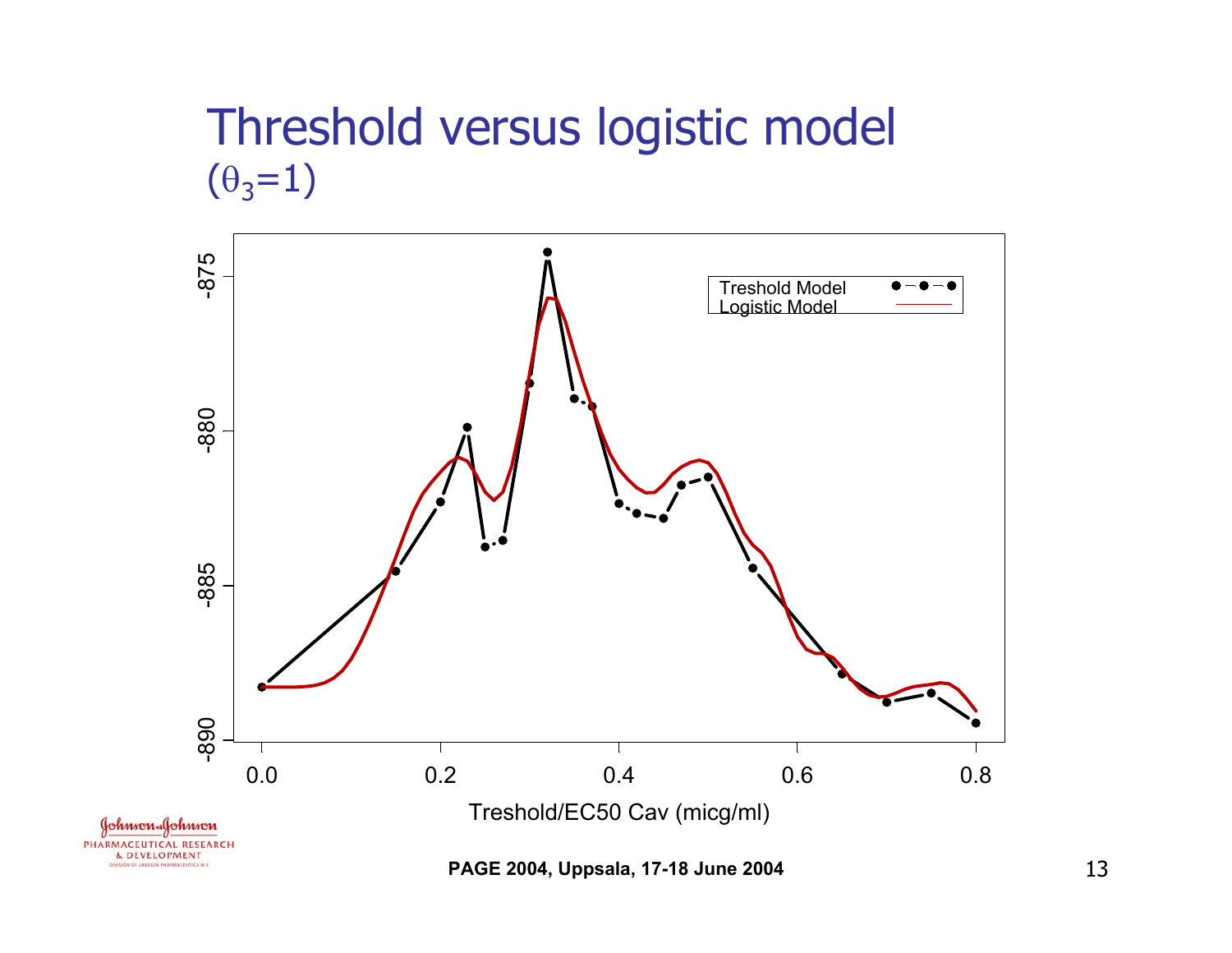#### Implementation in SAS 8.2

#### **id time cav event;** 1 1 12 01 2 12 01 3 12 0 … 1  $60$  12  $0 =$  censored at Day  $60$ 2 1 65 02 2 65 0 2 3 65 1 = has AE at Day 3 …

```
proc nlmixed;
parms a=-4 b=-0.04 emax=1 ec50=3 scale=4;
loghaz=a+b*time+emax/(1+exp(ec50-cav)/scale);
p=exp(loghaz);
model event~binomial(1,p);
run;
```
![](_page_13_Picture_3.jpeg)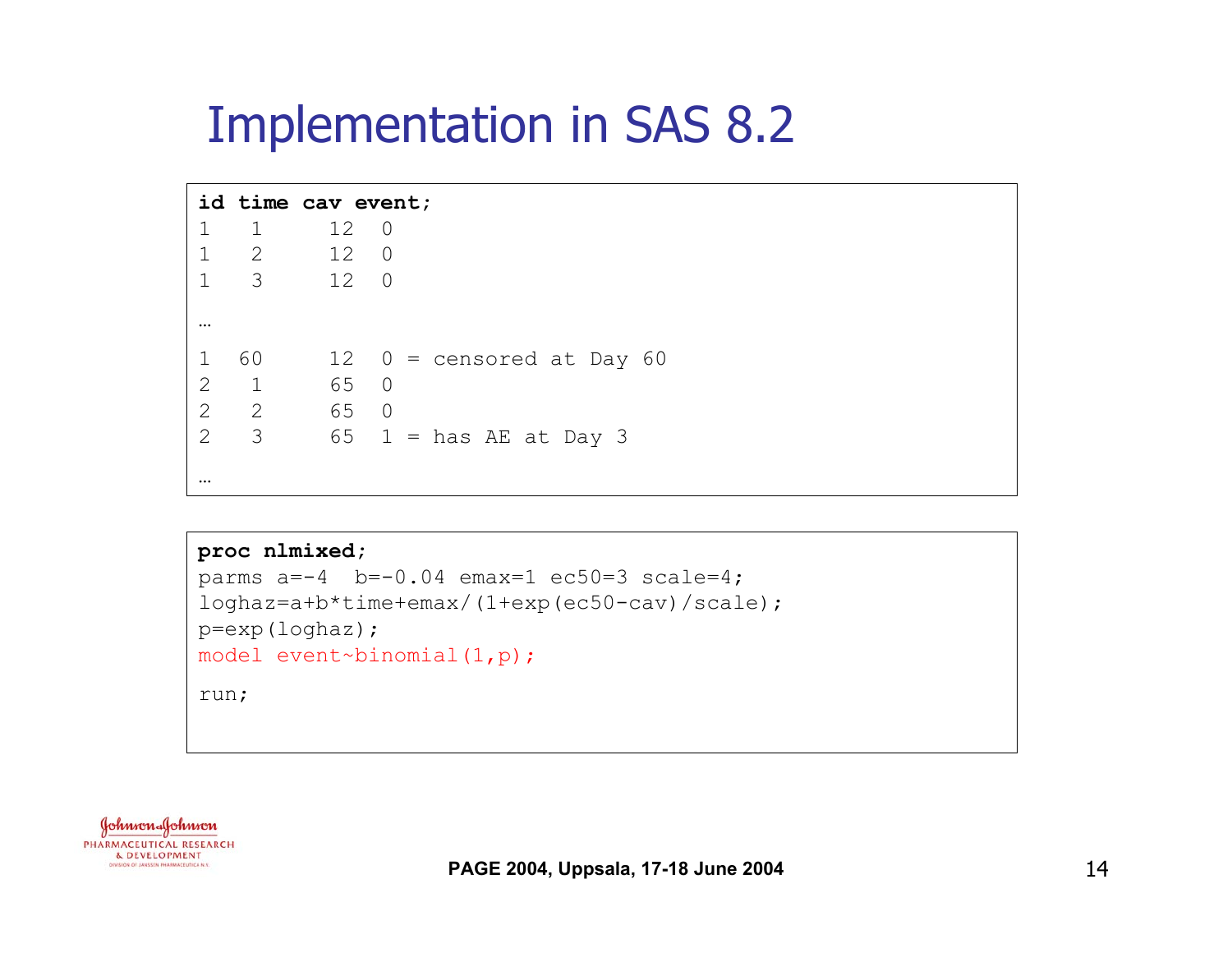### Model Validation

VISION OF JANSSEN PHARMACEUTICA N.V.

AE incidence (%) in 5 independent clinical trials with drug X (total ±2000 pat.). Each point is a different dose, each color a different trial

![](_page_14_Figure_2.jpeg)

**PAGE 2004, Uppsala, 17-18 June 2004** 15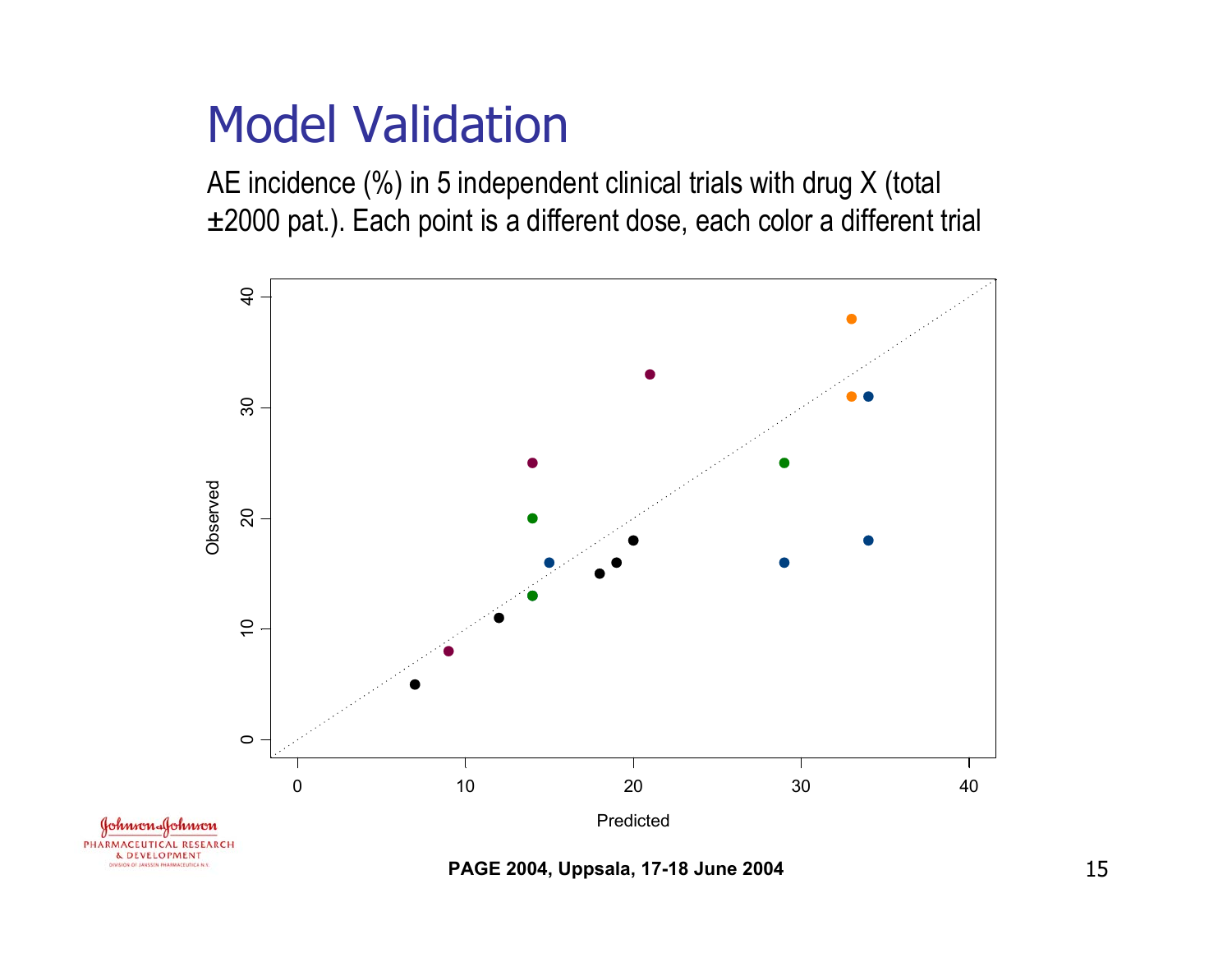## Clinical Trial Simulation for Drug Y

![](_page_15_Figure_1.jpeg)

Johnson Johnson PHARMACEUTICAL RESEARCH **& DEVELOPMENT** DIVISION OF JANSSEN PHARMACEUTICA N.V.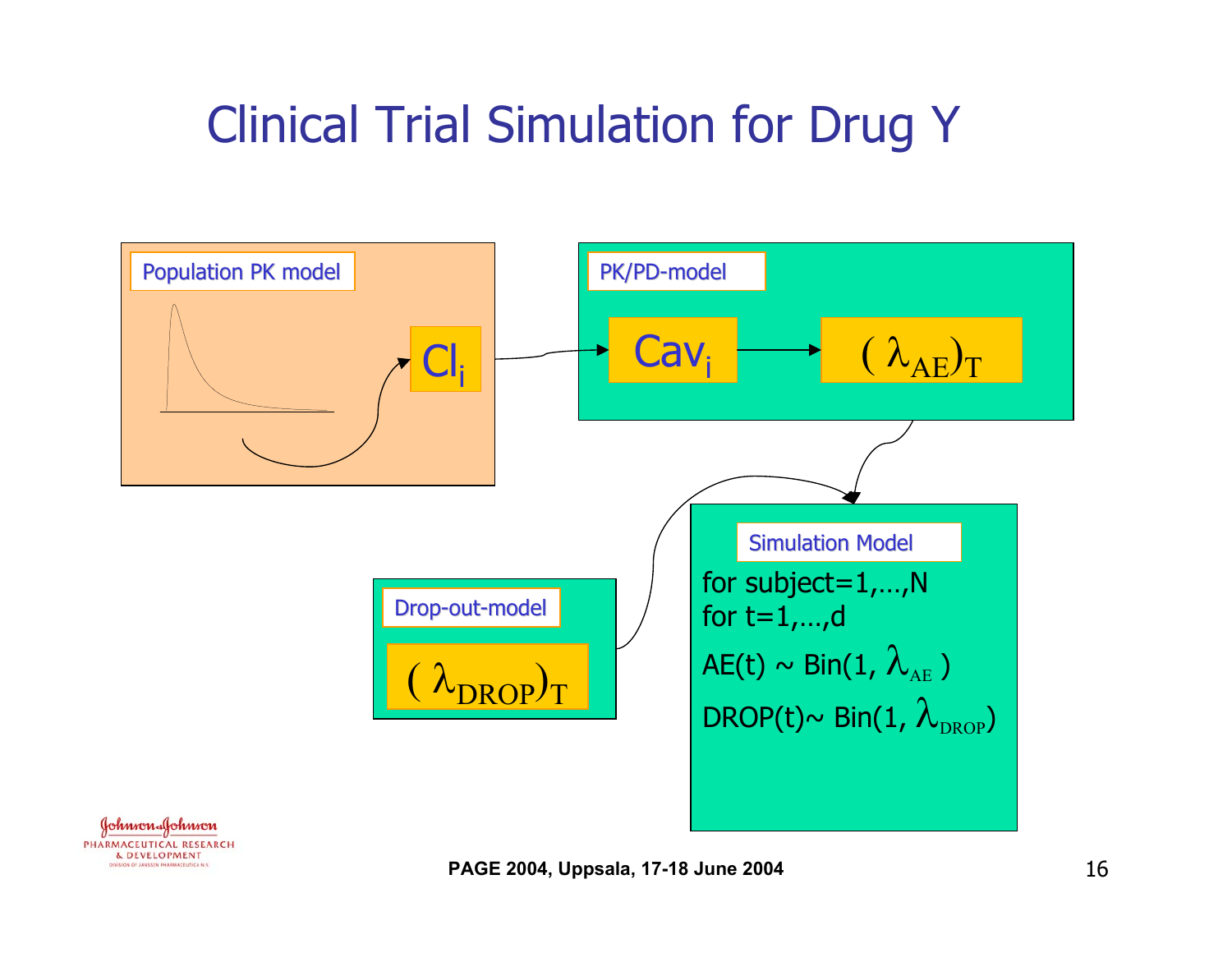# Incidence of AE in the population

Simulation of 2000 patients/dose, no drop-out, 8-week trial

![](_page_16_Figure_2.jpeg)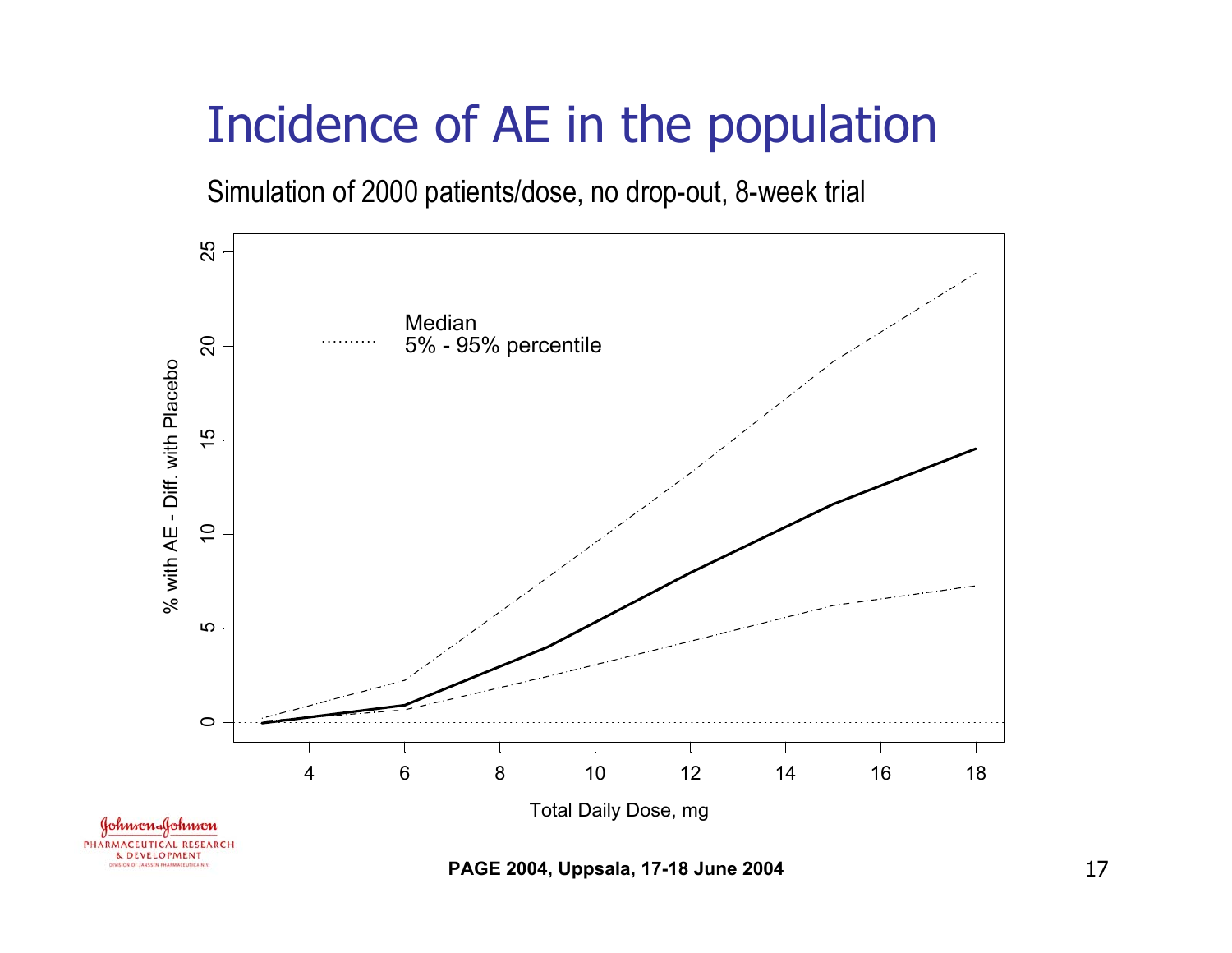# AE Incidence (%) in planned trials

Simulation of 1000 trials, 100 patients/dose, drop-out, 8-weeks

![](_page_17_Figure_2.jpeg)

Dose 3 mg

![](_page_17_Figure_4.jpeg)

Dose 9 mg

![](_page_17_Figure_6.jpeg)

![](_page_17_Figure_7.jpeg)

Johnson Johnson PHARMACEUTICAL RESEARCH **& DEVELOPMENT** DIVISION OF JANSSEN PHARMACEUTICA N.V.

**PAGE 2004, Uppsala, 17-18 June 2004** 18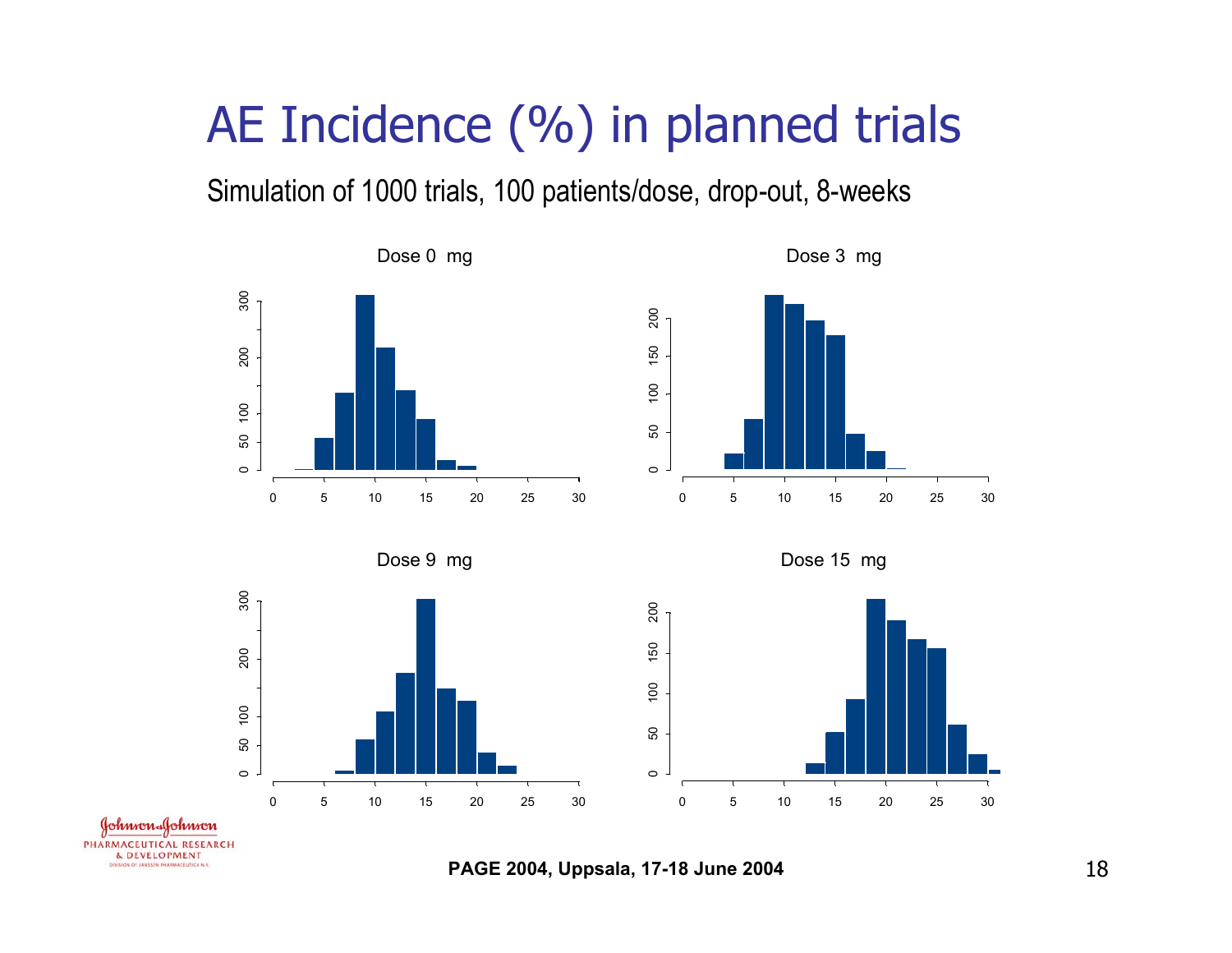## AE Incidence (%) in planned trials

Simulation of 1000 trials, 100 patients/dose, drop-out, 8-weeks

![](_page_18_Figure_2.jpeg)

**PAGE 2004, Uppsala, 17-18 June 2004** 19

DIVISION OF JANSSEN PHARMACEUTICA N.V.